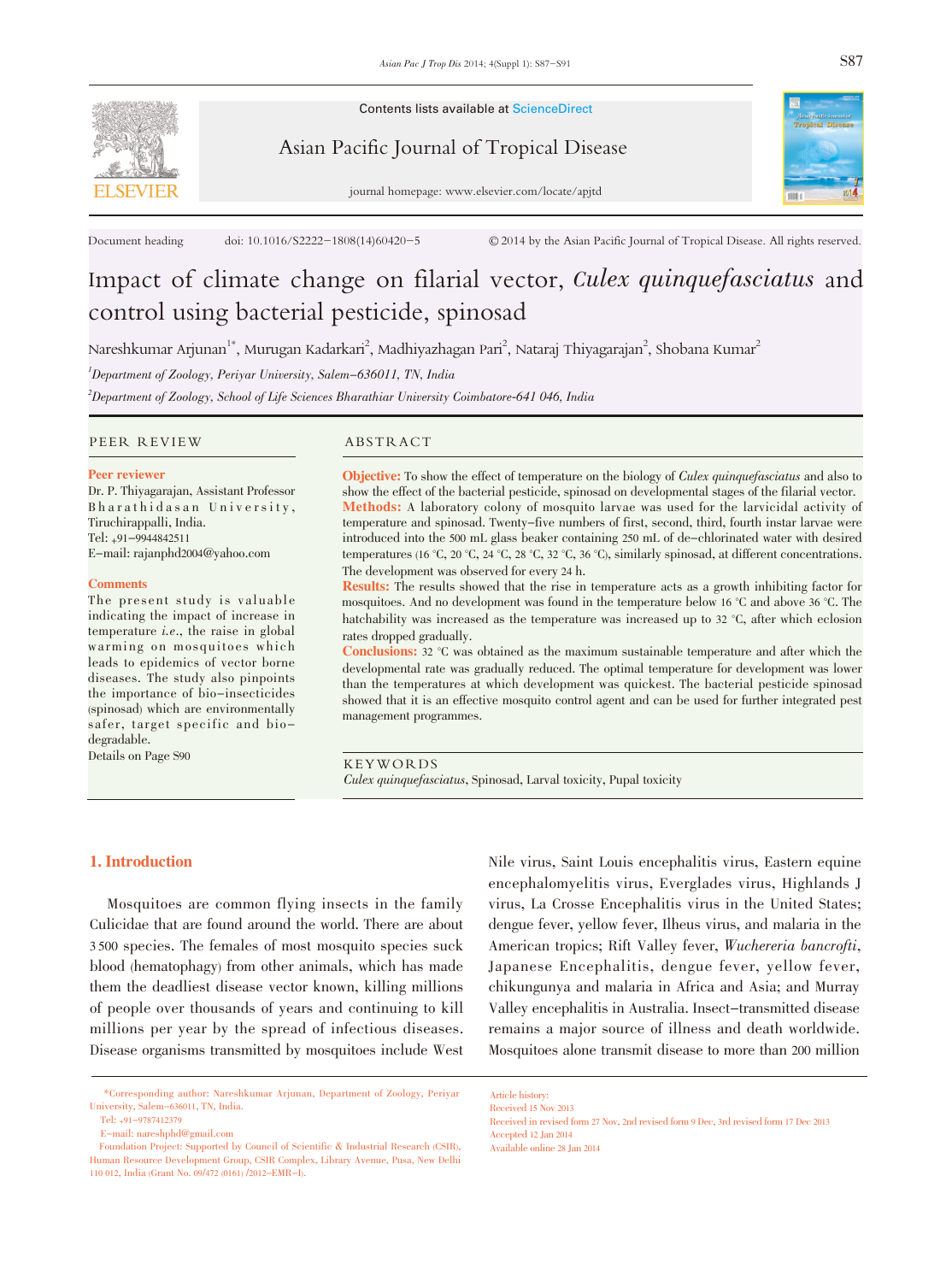people annually. India reports more than 1 000 deaths from malaria, 2 000 confirmed cases of Chikungunya virus and 1 000 deaths from Japanese encephalitis[1-3]. Although mosquito-borne diseases represent a greater health problem in tropical and subtropical climates, no part of the world is immune to this risk and no effective vaccines are available[4].

Culex is a genus of mosquito, and is important in that several species serve as vectors of important diseases, such as West Nile virus, filariasis, Japanese encephalitis, St. Louis encephalitis and avian malaria. Culex quinquefasciatus Say  $(Cx.$  quinque fasciatus ) (Diptera: Culicidae) is the principle vectors of human lymphatic filariasis estimated to afflict about 120 million people worldwide[5].

Temperature has been ascribed a primary role in the ecology of aquatic insects. Human activities should not change water temperatures beyond natural seasonal fluctuations. To do so could disrupt aquatic ecosystems, which leads to development of vectors and vector born diseases. The rates of metabolic processes in mosquitoes are dependent on various environmental conditions such as temperature and hydrology[6,7]. In general, mosquito density tends to increase with increasing temperature, giving rise to a concern regarding potential increase in mosquito related diseases, given a scenario of global warming. Management of these disease vectors using synthetic chemicals has failed because of insecticide resistance, vector resurgence and environmental pollution. Consequently, an intensive effort has been made to find alternative methods of control[8].

Spinosad is a mixture of tetracyclic macrolide neurotoxins, spinosad A and D, produced during the fermentation of the soil actinomycete, Sacharopolyspora spinosa. As, such, it may be considered as a bioinsecticides[9]. The insecticidal properties of Sacharopolyspora spinosa metabolites were first detected in a qualitative mosquito bioassay, during routine screening of soil sample for biologically active compound in the early 1890s[10]. In the present study, an attempt has been made to evaluate the effect of temperature and spinosad on the filarial vector, Cx. quinquefasciatus.

# 2. Materials and methods

# 2.1. Collection of eggs

The eggs of Cx. quinquefasciatus were collected from local (in and around Coimbatore, India) different breeding habitats with the help of a 'O' type brush. The eggs were then brought to the laboratory and transferred to 18×13×4 cm size enamel trays containing 500 mL water and kept for larval hatching. They were hatched and reared, and have been still maintained from many generations in the laboratory. The eggs and larvae obtained from this stock were used for different experiments.

### 2.2. Maintenance of larvae

The larvae reared in plastic cups. They were daily provided with commercial fish food[11]. Water was changed alternate days. The breeding medium was regularly checked and dead larvae were removed at sight. The normal cultures as well as breeding cups used for any experimental purpose during the present study were kept closed with muslin cloth for preventing contamination through foreign mosquitoes.

# 2.3. Maintenance of pupae and adult

The pupae were collected from culture trays and were transferred to glass beakers containing 500 mL of water with help of a sucker. The glass beaker containing pupae was then kept in 90×90×90 cm size mosquito cage for adult emergence. The cage was made up of wooden frames and covered with polythene sheets on four side (two laterals, one back and other one upper) and the front part was covered with a muslin cloth. The bottom of the cage was fitted with strong cardboard. The freshly emerged adults were maintained (27±2) °C, 75%-85% Relative Humidity, under 14L:10D photoperiod cycles. The adults were fed with 10% sugar solution for a period of three days before they were provided an animal for blood feeding.

# 2.4. Blood feeding of adult Cx. quinquefasciatus and egg laying

The adult female mosquitoes were allowed to feed on the blood of rabbit (shaved on the dorsal side) for two days, to ensure adequate blood feeding for five days. After blood feeding, ovitraps were placed inside the cage for the adults to lay eggs.

### 2.5. Preparation of spinosad

Success of spinosad was purchased from Kalpatharu pesticide Limited, Coimbatore, Tamil Nadu, India. Spinosad 2.50% copolymer of ethylene oxide and propylene oxide 0.17%, ammonium salt of naphthalene sulphonic acid 0.11%, polyalkyl siloxane 1.00%, prophylene glycol 4.14%, polysaccharide gum 0.15%, Hydrated magnesium aluminum silicate 0.92% and water 9%. Total 100% w/w, active specifically against insects. Required quantity of spinosad was thoroughly mixed with distilled water to prepare various concentrations, ranging from 0.001 to 0.008 mg/L.

# 2.6. Temperature effect on Cx. quinquefasciatus larvae

A laboratory colony of mosquito larvae was used for the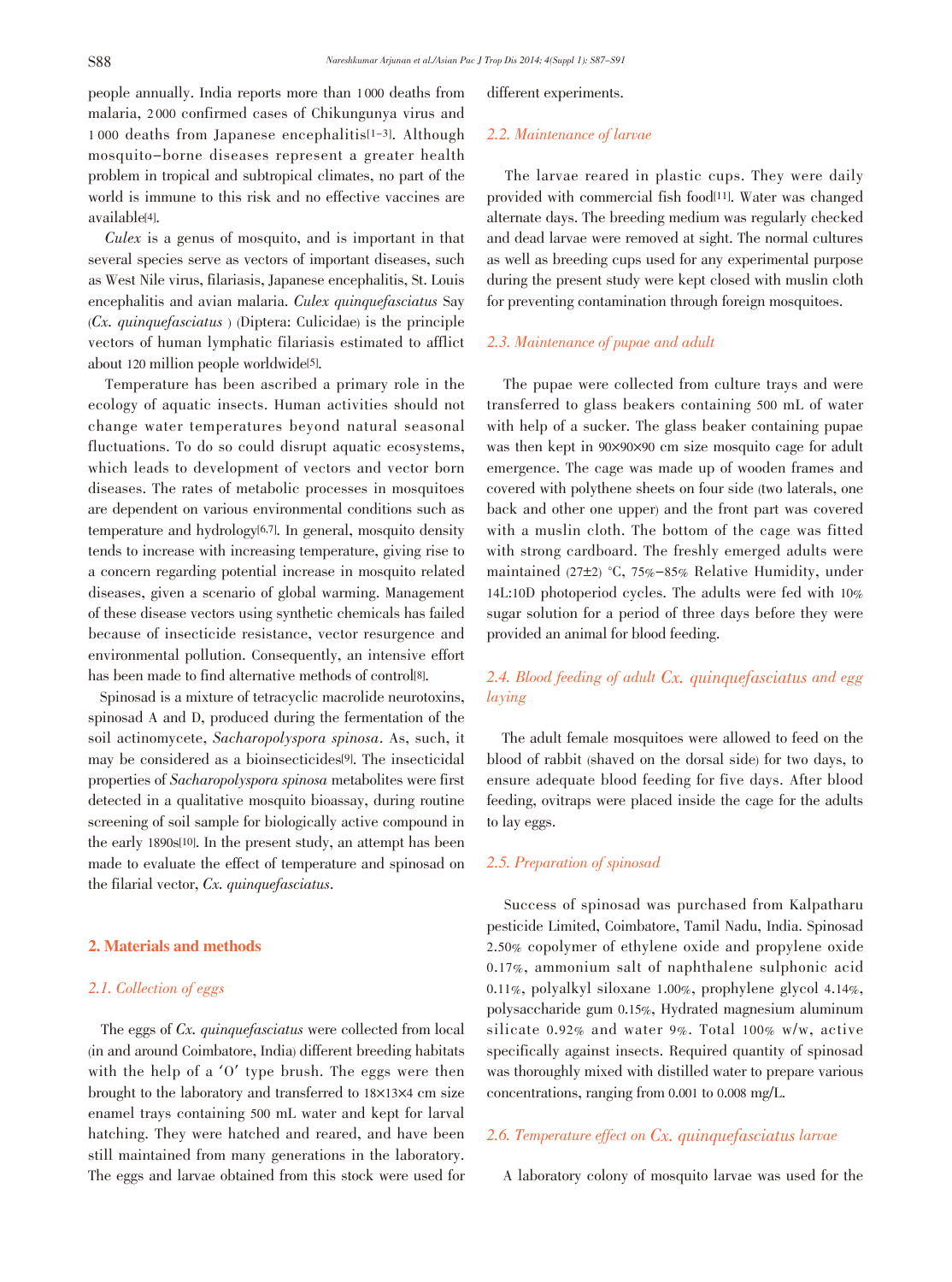larvicidal activity of temperature. Twenty-five numbers of first, second, third, fourth instar larvae were introduced into the 500 mL glass beaker containing 250 mL of de-chlorinated water with desired temperatures (16 °C, 20 °C, 24 °C, 28 °C, 32 °C, 36 °C). Larval food was given for the test larvae. At each tested temperature, 2 trials were made and each trial consisted of three replicates. The development was observed for every 24 h.

# 2.7. Larval and pupal toxicity test of spionsad

A laboratory colony of mosquito larvae and pupae was used for the larvicidal and pupicidal activity. Twentyfive numbers of first, second, third and fourth instar larvae and pupae were introduce into the 500 mL glass beaker containing 249 mL of de-chlorinated water and 1 mL of desired concentrations of spinosad was added separately. Larval food was given for the test larvae. At each tested concentration, 2 to 5 trials will be made and each trial consisted of three replicates. Mixing 1 mL of acetone with 249 mL of de-chlorinated water set up the control. In the plant extracts, the larvae exposed to de-chlorinated water without acetone served as control. The control mortalities will be corrected by using Abbott's formula<sup>[12]</sup>.

$$
Observed mortality in treatment–\nCorrected mortality = \frac{Observed mortality in control}{100–Control mortality} \times 100
$$
\n
$$
Percentage mortality = \frac{Number of dead larvae}{Number of larvae introduced} \times 100
$$

 $LC_{50}$ ,  $LC_{90}$ , regression equation and 95% confidence limit of lower confidence of limit and upper confidence limit were calculated from toxicity data by using probit analysis[13].

#### 3. Results

The effect of temperature on the biology of  $Cx$ . quinquefasciatus is shown in Table 1. The larval durations were highly altered as the temperature range varies. At 16 °C, the larval durations were 3.9, 3.8, 3.5 and 3.4 d from 1st instar to 4th instar respectively. At 20 °C, the larval durations were 3.1, 3.0, 2.7 and 2.6 d from 1st instar to 4th instar respectively. At 24 °C the larval durations were 2.2, 2.1, 2.0 and 2.4 d from 1st instar to 4th instar respectively. At 28 °C,

#### Table 2

Larvcidal and pupicidal effect of spinosad on filarial vector, Cx. quinquefasciatus.

the larval durations were 1.2, 1.4, 1.4 and 1.8 d from 1st instar to 4th instar respectively. At 32 °C, the larval durations were 0.6, 0.7, 0.6 and 0.8 d from 1stinstar to 4th instar respectively. At 36 °C, the larval durations were 2.3, 2.1, 2.2 and 2.0 d from

#### Table 1

| Effect of temperature on the biology of $Cx$ . quinquefasciatus. |  |  |
|------------------------------------------------------------------|--|--|
|------------------------------------------------------------------|--|--|

1st instar to 4th instar respectively.

| Treatment/                | Larval duration (days) |                    |                    |                   |  |
|---------------------------|------------------------|--------------------|--------------------|-------------------|--|
| Temperature $(^{\circ}C)$ | I instar               | II instar          | III instar         | IV instar         |  |
| Control                   | $1.2^{b}$              | $1.3^{b}$          | $1.4^{\mathrm{b}}$ | 1.9 <sup>b</sup>  |  |
| 16 °C                     | 3.9 <sup>e</sup>       | $3.8^{\circ}$      | $3.5^{\circ}$      | $3.4^d$           |  |
| $20^{\circ}$ C            | $3.1^d$                | 3.0 <sup>d</sup>   | $2.7^{\mathrm{d}}$ | $2.6^{\text{ed}}$ |  |
| 24 °C                     | $2.2^{\circ}$          | $2.1^\circ$        | $2.0^\circ$        | $2.4^\mathrm{c}$  |  |
| 28 °C                     | $1.2^{\rm b}$          | $1.4^{\mathrm{b}}$ | $1.4^{\rm b}$      | $1.8^{\rm b}$     |  |
| 32 °C                     | 0.6 <sup>a</sup>       | $0.7^{\rm a}$      | 0.6 <sup>a</sup>   | $0.8^a$           |  |
| 36 °C                     | $2.3^{\circ}$          | $2.1^\circ$        | $2.2^{\circ}$      | $2.0^{\rm bc}$    |  |

Means±SD followed by same letter within columns indicate no significant difference in Duncan's multiple range test  $(P<0.05$  value).

Larval toxicity effect of spinosad (microbial pesticide) on filarial vector, Cx. quinquefasciatus is given in the Table 2. The percentage of mortality of  $Cx$ , quinque fasciatus after the treatment of spoinosad on the I to IV instar larvae and pupae from 0.01, 0.02, 0.04, 0.06 and 0.08 mg/L were carried out. Higher mortality rate was 80% at 0.08 mg/L concentration in the I instar larval stage. The  $LC_{50}$  value and  $LC_{90}$  values represented as follows:  $LC_{50}$  value of I instar was 0.2496, II instar was 0.296 4, III instar was 0.347 1, IV instar was 0.348 4 and pupa was 0.2746 respectively. LC<sub>90</sub> value of I instar was 0.101 8, II instar was 0.101 8, III instar was 0.107 0, IV instar was 0.1141 and pupae was 0.1042 respectively. Among the different larval stages, the I instar larvae was more susceptible than the other instar larvae.

#### 4. Discussion

The distribution and abundance of an insect species depends on its own biological characteristics and the influence of other organisms, on its physical environment. Temperature plays a major role[14,15], as insects are poikilothermic or cold-blooded. Metabolic heat, that is generated by most insects themselves, is limited and has little effect on their body temperature[16]. Therefore, their metabolic rate and thus the growth and development rate of insects depend on the temperature of their direct environment.

| Larval       | Larval and pupal mortality $(\% )$ |                   |                 |              |                  | Value of $LC_{50}$    | Regression   | 95% Confidence Limit    |                         | $Chi$ -square    |
|--------------|------------------------------------|-------------------|-----------------|--------------|------------------|-----------------------|--------------|-------------------------|-------------------------|------------------|
| and          | Concentration $(mg/L)$             |                   |                 |              |                  | and $LC_{\infty}$ (%) | Co-efficient | <b>LCL</b>              | <b>UCL</b>              | Value $(\chi^2)$ |
| pupal stage  | 0.01                               | 0.02              | 0.04            | 0.06         | 0.08             |                       |              | $LC_{50}$ ( $LC_{90}$ ) | $LC_{50}$ ( $LC_{90}$ ) |                  |
|              | 37 <sup>a</sup>                    | 49 <sup>L</sup>   | $61^\circ$      | $74^\circ$   | $80^{\circ}$     | 0.2496(0.1018)        | 16.46855     | 0.1530(0.0870)          | 0.3216(0.1271)          | 1.153            |
| $\mathbf{H}$ | 34 <sup>a</sup>                    | $44^{\circ}$      | $59^\circ$      | $73^{\circ}$ | 79 <sup>e</sup>  | 0.2964(0.1018)        | 17.75401     | 0.2160(0.8779)          | 0.3618(0.1248)          | 1.078            |
| <b>III</b>   | 28 <sup>a</sup>                    | $43^{\mathrm{D}}$ | $57^{\circ}$    | $69^\circ$   | $76^{\circ}$     | 0.3471(0.1070)        | 17.71390     | 0.2739(0.9225)          | 0.4115(0.1313)          | 2.674            |
| <b>IV</b>    | 31 <sup>a</sup>                    | $42^{\mathrm{D}}$ | $55^{\circ}$    | $70^{\circ}$ | $73^{\text{de}}$ | 0.3484(0.1141)        | 16.16937     | 0.2677(0.9693)          | 0.0418(0.4371)          | 2.284            |
| Pupa         | $35^{\circ}$                       | $59^{\mathrm{D}}$ | 59 <sup>b</sup> | $75^{\circ}$ | 79 <sup>cd</sup> | 0.2746(0.1042)        | 17.32660     | 0.1877(0.1871)          | 0.0325(0.0125)          | 1.012            |

Means±SD followed by same letter within rows indicate no significant difference in Duncan's multiple range test (P<0.05 value).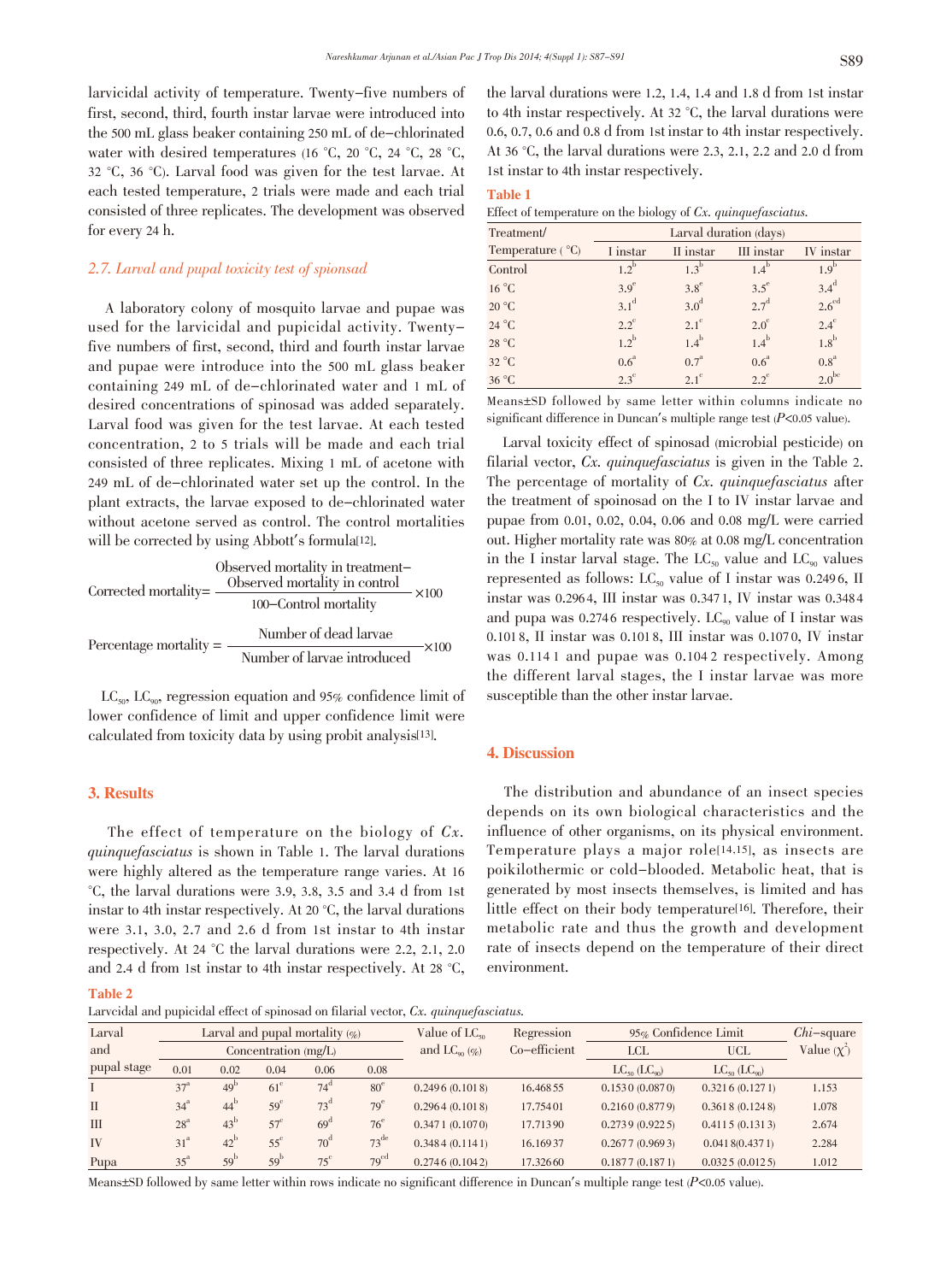Temperature is an important determinant in the growth, development and survival of mosquito larvae. The relationship between mosquito development and temperature is one of the keys to understand the current and future dynamics and distribution of vector-borne diseases. Many process-based models use mean air temperature to estimate larval development times, and hence adult vector densities and malaria risk[17].

The results showed that the rise in temperature acts as a growth inhibiting factor for mosquitoes. And no development was found in the temperature below 16 °C and above 36 °C. 32 °C was obtained as the maximum sustainable temperature and after which the developmental rate was gradually reduced. The optimal temperature for development was lower than the temperatures at which development was quickest. Earlier reports states that the abiotic factors such as temperature also affect the larval mortality[15,18,19].

Adverse effects of temperature on the developmental stages of Anopheles stephensi[7], Anopheles quadrimaculatus Say[20], Aedes aegypti Linnaeus[21,22], Culex and Anopheles species<sup>[23]</sup>, Toxorhynchites brevipaplis Theobald<sup>[24]</sup> and Wyeomyia smithii Coquillett[25] have been reported, which lie in concordance with the present report.

Larvae developed into adults at temperatures ranging from 16 to 34 °C. Larval survival was shortest (<7 d) at 10-12 °C and 38-40 °C, and longest (>30 d) at 14-20 °C. Earlier report states that within the temperature range at which adults were produced was 18-32 °C. Larval mortality was highest at the upper range 30-32 °C, with death (rather than adult emergence) representing over 70% of the terminal events[26]. Development time from egg to adult was measured under laboratory conditions at constant temperatures between 10 and 40 °C. Rate of development from one immature stage to the next increased at higher temperatures to a peak around 28 °C and then declined. Adult development rate was greatest between 28 and 32 °C, although adult emergence was highest between 22 and 26 °C. No adults emerged below 18 °C or above 34 °C[19].

Spinosad have been brought out significant toxicity on different larval instars of Cx. quinquefasciatus. Earlier, laboratory larval bioassays of spinosad on Aedes aegypti, Cx. quinquefasciatus, and Anopheles gambiae (specimens that were either susceptible or resistant to pyrethroids, carbamates, and organophosphates) showed that this product had a lethal action (mortality after 24 h of exposure) regardless of the original status, susceptible or resistant, of the mosquito larvae[27]. The study showed an increase in mortality with the increase in concentration and the early instar larvae are much susceptible than the later ones. The bacterial pesticide spinosad showed that it is an effective mosquito control agent and can be used for further integrated pest management programmes. Earlier we reported that spinosad is more toxic in lower concentrations when compared to NSKE to mosquitoes that are more susceptible than chironomids<sup>[28]</sup>. The lowest  $LC_{50}$  value obtained from spinosad against Anopheles stephensi was 0.00205 mg/L.

#### Conflict of interest statement

We declare that we have no conflict of interest.

#### Acknowledgements

I am extremely indebted to convey my bouquet of thanks to Council of Scientific and Industrial Research (CSIR), Human Resource Development Group, CSIR Complex, Library Avenue, Pusa, New Delhi 110 012, India for providing Research Associateship (RA) and funds (Award letter No. 09/472 (0161)/2012-EMR-I, dated: 29/03/2012) to run the project successfully.

# **Comments**

# Background

Global warming is the rise in the average temperature. Speculations on the potential impact of continued warming on human health often focus on mosquito-borne diseases. Elementary models suggest that higher global temperatures will enhance their transmission rates and extend their geographic ranges. Developing an understanding of the likely effects of climate change on different mosquito species is not only valuable from an insect ecology perspective, but has implications for the transmission of mosquito borne infections.

# Research frontiers

The present study states that the global warming may not just cause mosquitoes to proliferate; it may also allow malaria to spread and lead to deaths worldwide. The mosquito vectors cannot develop below the 16 °C. But as the study says due to global warming the winter temperature rises above 16 °C, which could bring a dramatic expansion in mosquito population.

# Related reports

Researchers agree that global warming will increase the number of mosquitoes, which can bring outbreak of mosquito-borne diseases throughout the world (Miller, 2012; Reiter, 2008).

The effectiveness of spinosad for larval mosquito control has been demonstrated by a number of researchers (Hertlein et al., 2010; Jiang and Mulla, 2009; Romi et al., 2006; Darriet et al., 2005).

#### Innovations & breakthroughs

Using wide range of temperature including 16 and below to show the effect of climate change on insects especially mosquitoes is a novel approach. And using spinosad a neurotoxin to control mosquito also valuable.

#### Applications

The study is applicable for product development (bio-